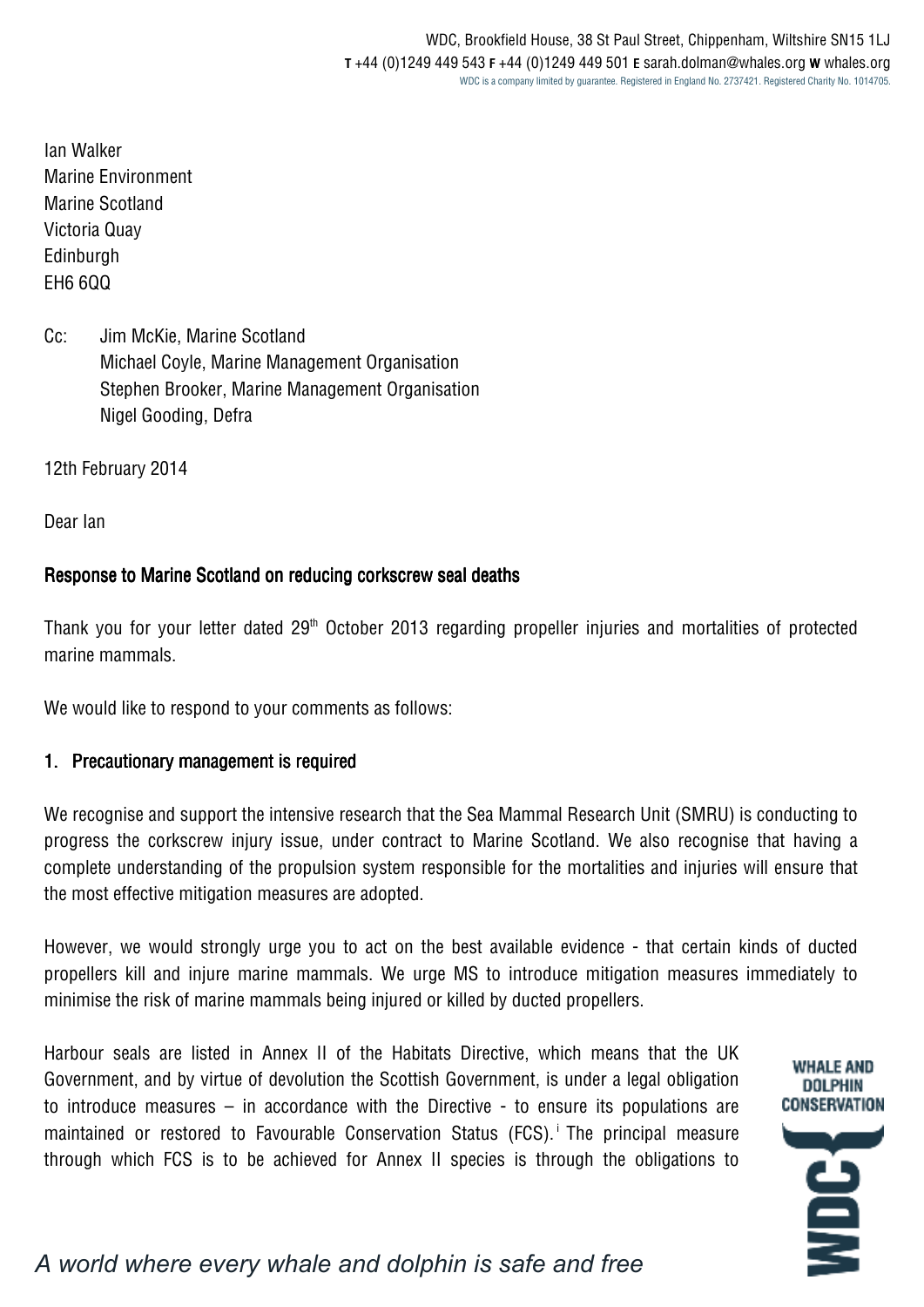designate and manage Special Areas of Conservation (SACs) under Articles 3 - 10 of the Habitats Directive. To the extent that measures taken by the Scottish Government fail to maintain or restore FCS, this will arguably constitute an infringement of the Habitats Directive.

As raised in our letter dated 27 September 2013, the harbour seal population off the east coast of Scotland is dramatically declining<sup>it</sup>. At the UK-wide level, the UK's 2007-2013 reporting under Article 17 of the Habitats Directive concluded that the national harbour seal population was 'unfavourable – inadequate'. Whilst population declines are likely to be due to more than one factor, existing Agencies guidance identifies that for some populations off the east coast (including that from the Firth of Tay and Eden Estuary SAC), mortalities resulting from corkscrew injuries are contributing substantially to a population level effect.

By failing to maintain the harbour seal population at FCS, the UK Government is therefore arguably in breach of the Habitats Directive. Your response to our letter stating that the Scottish Government will not currently attempt to introduce any mitigation measures in respect of a known cause of mortalities for a declining Annex II species is a continuation of that breach and is a failure to provide precautionary management as required under the Habitats Directive. Attempts to rectify these breaches must therefore be made immediately.

We also draw your attention to Article 191(2) of the Treaty on the Functioning of the European Union (TFEU)<sup>iii</sup> which requires that European environmental policy is based on the precautionary principle and on the principle that preventative action should be taken. The precautionary principle is therefore one of the foundations of the high level of protection pursued by European policy on the environment. In order to achieve FCS, it is with reference to the precautionary principle that the Scottish Government must implement the Habitats Directive. This was confirmed in the *Waddenzee<sup>iv</sup>* case and more recently in *Sweetman*<sup>v</sup> in respect of the measures prescribed in Article 6.

## 2. Use the best available evidence to inform management measures

The Marine Management Organisation (MMO) also responded to our letter on 31 October 2013. In the MMO's response, we were helpfully informed that the research has shown that some designs of ducted propeller do not produce the unusual injuries. This is a significant finding and should immediately lead to relevant mitigation measures. Our proposals for adequate mitigation are provided below.

### 3. Suggestions for immediate mitigation measures

In light of the available evidence, to reduce marine mammal mortalities and injuries and ensure compliance with the Habitats Directive and the precautionary principle, we suggest that the following mitigation measures are deployed with immediate effect:

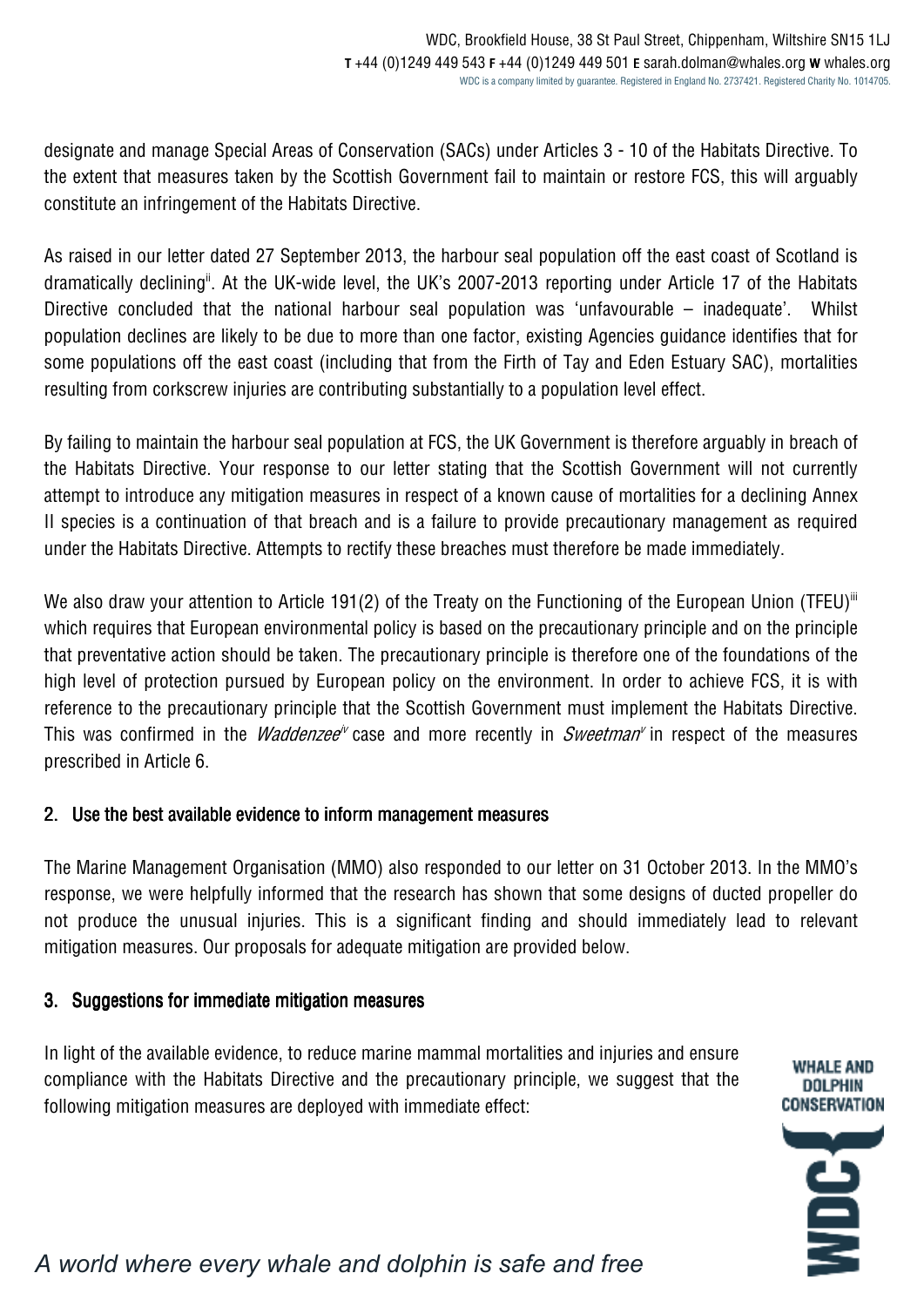- a. Restrict the use of all ducted propellers, other than those known *not* to cause the relevant injuries in areas where injuries have been recorded at the most significant levels and where seal populations appear to be worst affected by these injuries, and especially in the vicinity of the Firth of Tay and Eden Estuary SAC, with immediate effect.
- b. Introduce policies to limit the use of all ducted propellers, other than those known *not* to cause the relevant injuries to marine mammals, providing explicit guidance for all vessel skippers, with the aim of minimising ducted propeller use (where an anchor could be used instead, for example) in the vicinity of SACs.

More generally, to raise the profile of the issue within all sectors of the shipping industry, including through the International Maritime Organisation (IMO), by providing educational materials that explain the current situation and what can be done to minimise impacts.

Implementing the above management measures would go some way to rectify the existing breaches to Article 2(2) of the Habitats Directive in respect of the harbour seal and attempt to restore the population to FCS.

## 4. Additional actions

We also recommend the following further actions:

- a) We would like to work with the MMO and MS to further develop and implement a clear strategy to halt and reverse the declining trend in harbour seal populations and enable the UK to meet its European responsibilities. The Scottish Seal Forum and the Moray Firth Seal Management Group are both important groups that could assist to achieve this goal. The former has not met since 2010 and the latter would benefit from more meaningful NGO participation and we would welcome our further involvement in these two groups.
- b) In respect of the ongoing research and to assist a precise understanding of the mortalities and injuries, if it has not already been considered, we have requested that the MMO investigate whether the absence of reported injuries in Norfolk between Winter 2009/2010 and January 2013 was correlated with the known absence of any regular vessel(s) operating in the area during this period. This could help to identify the vessel (and so propeller type) that caused the corkscrew injuries that occurred at these times.

**WHALE AND** DOLPHIN **CONSERVATION** 

É

c) Beach patrols are an essential component of a monitoring strategy to more accurately understand the level of mortalities in those areas worst affected and we consider this a statutory responsibility. Although we are happy to discuss providing beach support, we do not currently have a presence in those areas where

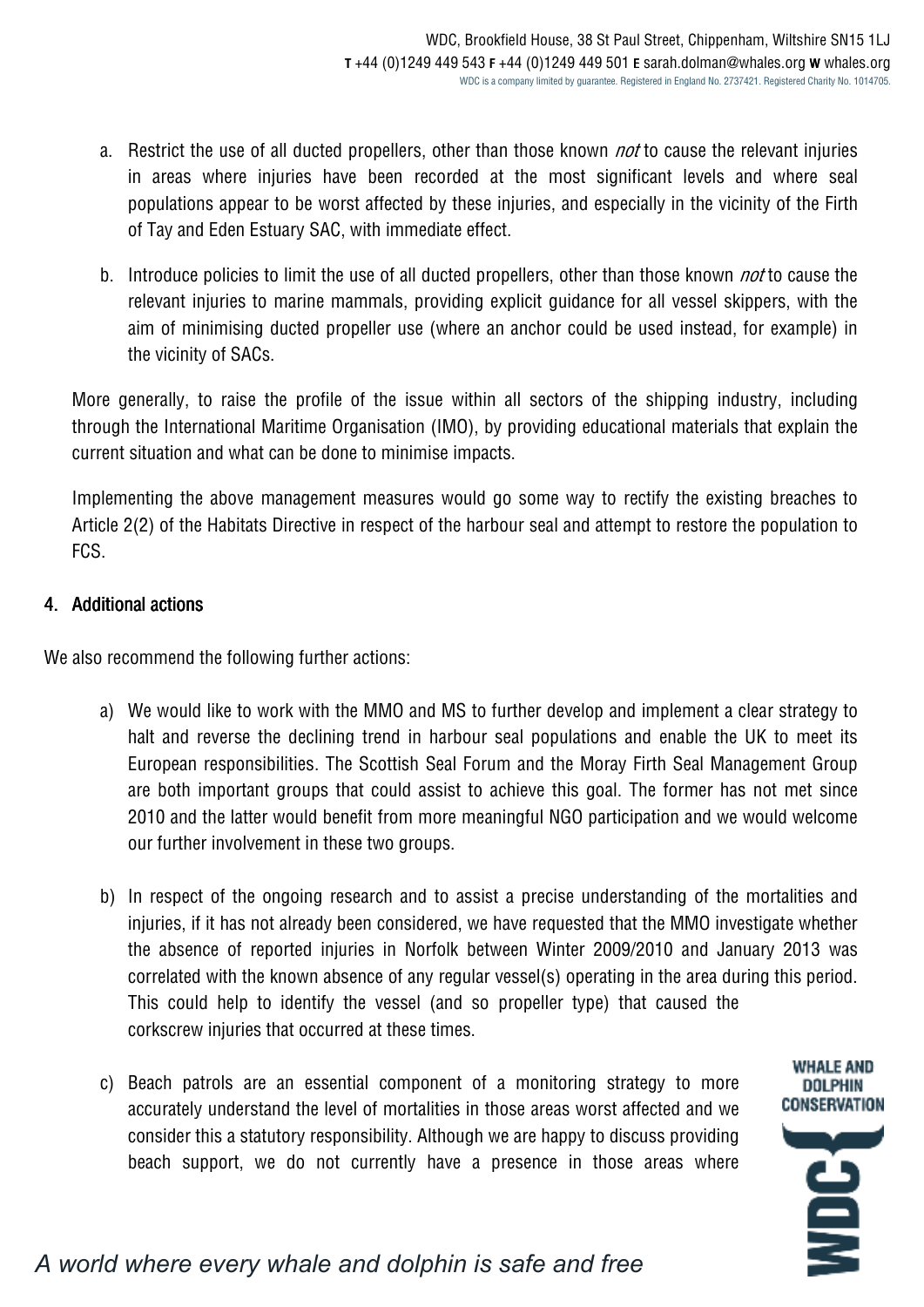corkscrew injuries are having the biggest impacts. We would welcome the opportunity to discuss this as part of a wider solution.

In addition, we would welcome more details on the nature of your discussions with the UK Chamber of Shipping on this issue to date.

We look forward to receiving a response to our letter as soon as possible.

Yours sincerely

Caral Doman

Sarah Dolman, Northeast Atlantic programme manager Whale and Dolphin Conservation

Townfor Lousdale

Jennifer Lonsdale, Director Environmental Investigation Agency

Woll Simmond

Mark Simmonds, Senior Marine Scientist Humane Society International

X)

Margaux Dodds, Director Marine Connection

Calum Duncan, Scotland Programme Manager Marine Conservation Society

Ansen ralasl

Andrew McLeish, Development Manager MARINElife

Dyplus

Phil Dyke, Coast and Marine Advisor National Trust

holdry Anderson

Libby Anderson, Policy Director OneKind

Juxrds

Joan Edwards, Head of Living Seas Wildlife Trusts

Sion Poper

Simon Pope, Director of Campaigns and Communications World Society for the Protection of Animals





*A world where every whale and dolphin is safe and free*